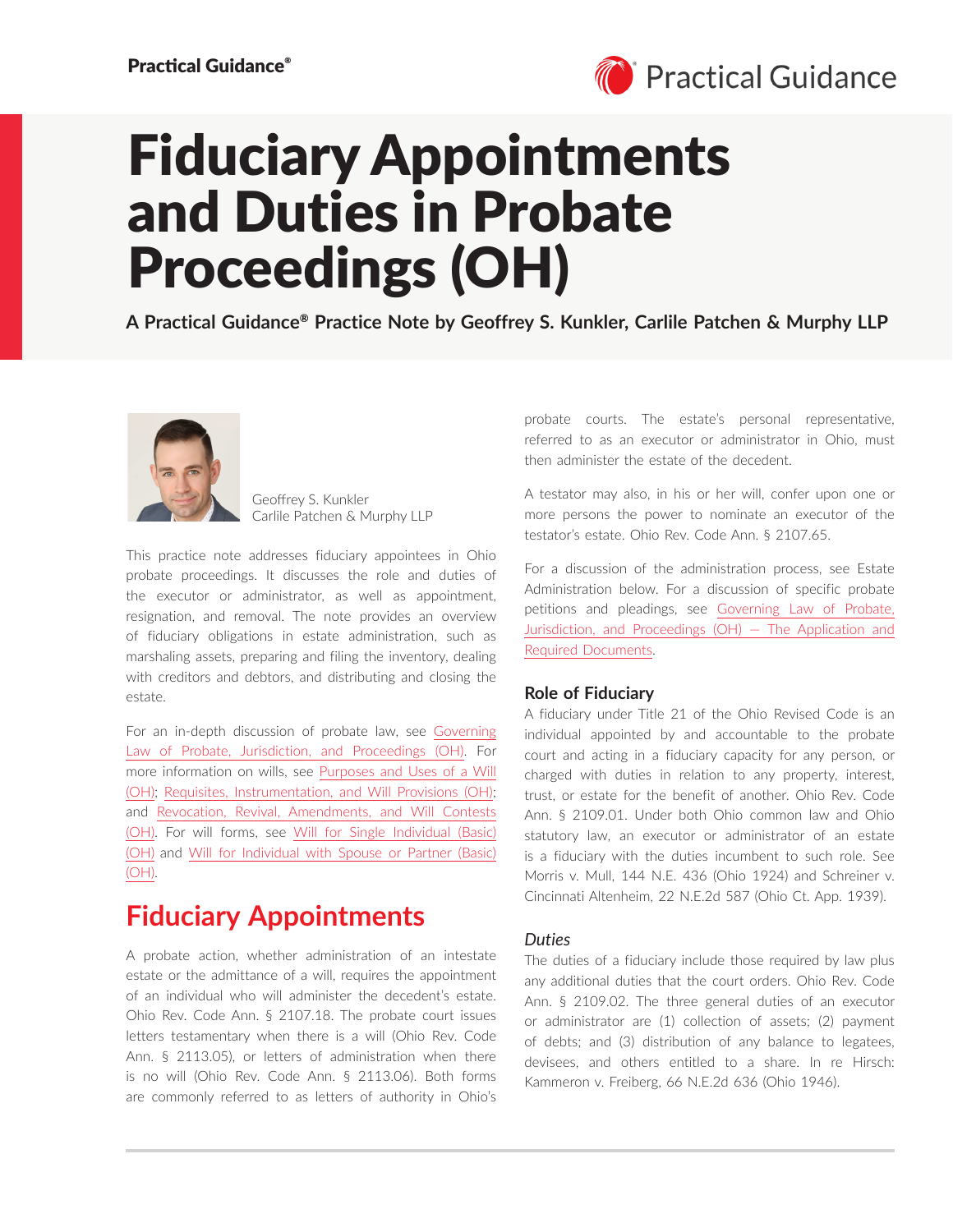The executor or administrator owes various other fiduciary duties to the beneficiaries of the estate. These duties include:

- The duty of keeping proper accounts
- The duty of giving timely notice
- The duty of preserving assets
- The duty to avoid the commingling of property –and–
- The basic duties of trust and loyalty

See In re Estate of Usiak, 874 N.E.2d 838 (Ohio Ct. App. 2007). For further discussion, see Ohio Probate Practice and Procedure § 11.06.

The executor or administrator also has the duty of prudent management of the estate. In re Estate of Howison, 197 N.E. 333 (Ohio Ct. App. 1934).

# *Powers*

In Ohio, the powers of executors and administrators are governed by common law except as modified by statute. Jelke v. Goldsmith, 40 N.E. 167 (Ohio 1895); Adm'x of Tracy v. Adm'r of Card, 2 Ohio St. 431 (1853); Blizzard v. Filler, 20 Ohio 479 (1851).

Executors and administrators derive their powers from the letters of appointment, commonly known as letters of authority, issued to them by the probate court. Prior to the issuance of such letters, no act or transaction conducted by a fiduciary is valid. An exception to this rule is that executors or persons with the right of disposition may pay funeral expenses or prevent necessary acts for the preservation of the estate prior to the issuance of letters of appointment. Ohio Rev. Code Ann. § 2109.02.

# *Liabilities*

The liabilities of executors and administrators are attached to their duties and responsibilities as fiduciaries, and as such, they are held to the standard of exercising ordinary prudence and skill in the management of the estate. In re Estate of Howison, 197 N.E. 333 (Ohio Ct. App. 1934). Note, however, that a corporate executor will be held to a higher standard in accordance with its superior skill and facilities for handling the estate. Union Commerce Bank v. Kusse, 251 N.E.2d 884 (Ohio Ct. Com. Pl. 1969).

If he or she is not personally at fault, the executor or administrator is not liable for any losses resulting from a decrease in value or the destruction of the estate's property. But if an executor or administrator neglects to sell personal property that is required to be sold, and instead retains, consumes, or disposes of it for his or her own benefit, he or she will be charged with the personal property at double the appraised value. Ohio Rev. Code Ann. § 2113.34.

# **Special Administrator**

If there is a delay in granting letters testamentary or of administration, the probate court may appoint a special administrator to collect and preserve the effects of the deceased. The court may further grant the special administrator any other authority the court considers appropriate. Ohio Rev. Code Ann. § 2113.15.

The special administrator collects the assets and debts of the decedent and preserves them for the executor or administrator who is ultimately appointed. Further, the special administrator may begin, maintain, or defend suits as administrator and sell any assets the court orders sold. The special administrator may also be compensated for his or her services that the court finds reasonable, provided he or she faithfully fulfills the fiduciary duties. Ohio Rev. Code Ann. § 2113.15.

# **Appointment of Executor or Administrator**

An individual named as executor in a will does not need to be an Ohio resident. As long as such individual is related to the testator as a blood relative or by marriage, or resides in a state where a nonresident may legally be appointed executor, the appointment is valid. Ohio Rev. Code Ann. § 2109.21(B)(1).

In an intestacy, or when no executor is named in the will, an individual must be an Ohio resident to be appointed as an administrator of an Ohio estate. Further, the administrator must remain an Ohio resident throughout his or her service as administrator. On proof that he or she no longer resides in Ohio, the court will remove the individual. Ohio Rev. Code Ann. § 2109.21(A).

If the person who is named as executor is a minor at the time of the will's admission to probate, administration may be granted with the will annexed during the nominee's minority, unless there is another executor who will accept the nomination. If there is another such executor available, that executor will administer the estate until the minor attains 18 years of age. At that time, the former minor may be admitted as executor upon giving bond, if required and not waived in the will. Ohio Rev. Code Ann. § 2113.13.

For a discussion of application for letters of authority with or without a will, see [Governing Law of Probate,](https://advance.lexis.com/open/document/lpadocument/?pdmfid=1000522&pddocfullpath=%2Fshared%2Fdocument%2Fanalytical-materials%2Furn%3AcontentItem%3A61H9-5GM1-FCYK-2517-00000-00&pdcontentcomponentid=500754&pdteaserkey=sr0&pditab=allpods&ecomp=qtrg&earg=sr0)  [Jurisdiction, and Proceedings \(OH\).](https://advance.lexis.com/open/document/lpadocument/?pdmfid=1000522&pddocfullpath=%2Fshared%2Fdocument%2Fanalytical-materials%2Furn%3AcontentItem%3A61H9-5GM1-FCYK-2517-00000-00&pdcontentcomponentid=500754&pdteaserkey=sr0&pditab=allpods&ecomp=qtrg&earg=sr0)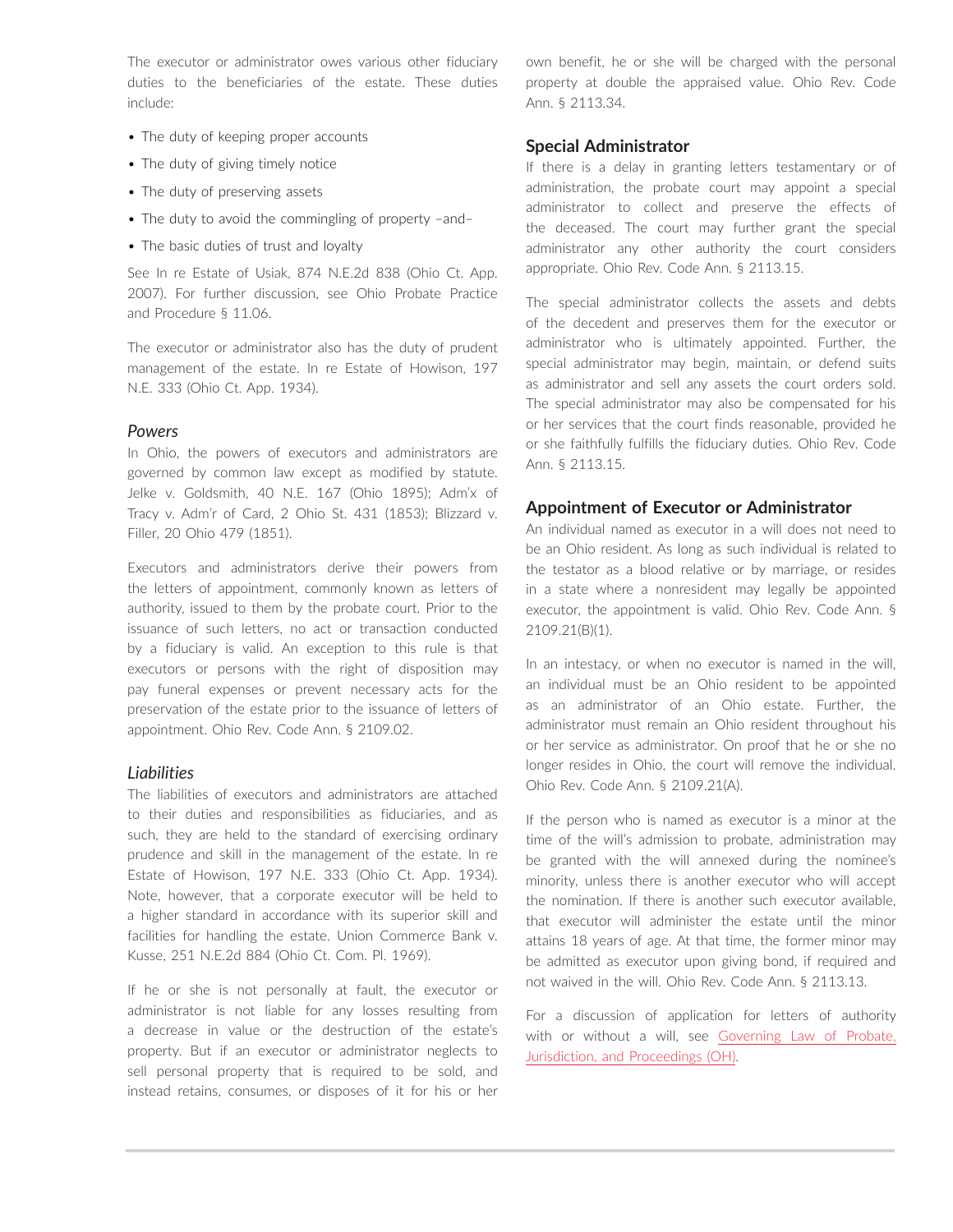#### *Refusal to Accept Appointment*

If the person named as executor refuses to accept the appointment, or, if after being served notice for the appointment, neglects to appear and accept, the court will grant letters to another capable and willing executor. If the person named or nominated as executor fails for 20 days after the probate of the will to give any required bond, the probate court will also grant letters testamentary to the other executor if there is one capable and willing to accept. If there is no other executor, the court commits administration of the estate, with the will annexed, to some suitable and competent person. Ohio Rev. Code Ann. § 2113.12 and § 2113.05.

# **Multiple Fiduciaries**

When two or more fiduciaries have been appointed jointly to execute a trust and one or more of them dies, declines, resigns, or is removed, the title passes to the remaining fiduciaries. Those individuals execute the trust, unless the creating instrument expresses a contrary intention or unless the probate court on the application of persons interested in the trust determines otherwise. The remaining fiduciaries must submit a filing to the court within 90 days of the death, resignation, or removal of a co-fiduciary. The filing must contain a complete account covering all matters as to the time of death, resignation, or removal. Ohio Rev. Code Ann. § 2109.27.

# **Resignation and Removal of Fiduciary**

If the fiduciary was appointed by, is under the control of, or is accountable to the probate court, the court may at any time accept the resignation of that fiduciary upon his or her proper accounting. To resign, the fiduciary must give 15 days' notice to the known, interested parties to the estate, then file a written statement with the court. The court may, upon such notice or motion, set the matter for a hearing and notify all interested persons. A fiduciary cannot resign without an order of the court. Ohio Rev. Code Ann. § 2109.24. See also 49 Oh Jur Fiduciaries § 297.

If a fiduciary fails to make and file an inventory or fails to render a just and true account of the fiduciary's administration at the times required by statute, and if the failure continues for 30 days after the fiduciary has been notified by the court of the expiration of the relevant time, the court may remove the fiduciary. He or she will receive no allowance for his or her services, unless the court finds that the delay was necessary and reasonable. The court may also, after giving the fiduciary at least 10 days' notice, remove any fiduciary for habitual drunkenness; neglect of duty; incompetency; fraudulent conduct; because the interest of the property, testamentary trust, or estate that

the fiduciary is responsible for administering demands it, or for any other cause authorized by law. Upon the resignation or removal of the fiduciary, the court revokes all letters of authority for the fiduciary. Ohio Rev. Code Ann. § 2109.24.

If there are unsettled claims between the executor or administrator and the estate, the probate court may remove the executor or administrator if it thinks the claims will be the subject of controversy or litigation. Ohio Rev. Code Ann. § 2113.18.

The probate court may also remove the executor or administrator upon the motion of the surviving spouse, children, or other next of kin of the decedent if the executor or administrator refuses to bring a wrongful death action in the name of the decedent and the court determines that a prima facie case for such an action can be made from the information available. Ohio Rev. Code Ann. § 2113.18.

# **Estate Administration**

Upon appointment, the executor or administrator must begin the process of administering the decedent's estate. He or she must collect and manage the decedent's assets, pay federal estate taxes, prepare and file an inventory, notify the creditors of the estate and pay estate debts, distribute estate assets, and account for the estate property. Upon application of any interested party, the court may authorize an examination of the executor or administrator under oath in open court on any matter relating to the administration of the estate. Ohio Rev. Code Ann. § 2113.26. Note that there is currently no Ohio estate or inheritance tax. For further discussion of the federal estate tax return, see [Federal Estate Tax Return.](https://advance.lexis.com/open/document/lpadocument/?pdmfid=1000522&pddocfullpath=%2Fshared%2Fdocument%2Fanalytical-materials%2Furn%3AcontentItem%3A5VMJ-CC41-F8D9-M4WN-00000-00&pdcontentcomponentid=500754&pdteaserkey=sr0&pditab=allpods&ecomp=qtrg&earg=sr0)

For a discussion of release from administration, see [Governing Law of Probate, Jurisdiction, and Proceedings](https://advance.lexis.com/open/document/lpadocument/?pdmfid=1000522&pddocfullpath=%2Fshared%2Fdocument%2Fanalytical-materials%2Furn%3AcontentItem%3A61H9-5GM1-FCYK-2517-00000-00&pdcontentcomponentid=500754&pdteaserkey=sr0&pditab=allpods&ecomp=qtrg&earg=sr0)  [\(OH\)](https://advance.lexis.com/open/document/lpadocument/?pdmfid=1000522&pddocfullpath=%2Fshared%2Fdocument%2Fanalytical-materials%2Furn%3AcontentItem%3A61H9-5GM1-FCYK-2517-00000-00&pdcontentcomponentid=500754&pdteaserkey=sr0&pditab=allpods&ecomp=qtrg&earg=sr0) and Ohio Probate § 3.02.

# **Duty to Collect and Manage Decedent's Assets**

The executor or administrator must collect the assets and complete the administration of the estate within six months after his or her date of appointment, unless an extension to file a final and distributive account is authorized under Ohio Rev. Code Ann. § 2109.301(B). To obtain such an extension, the fiduciary must apply to the probate court. The court may also grant an extension of the time to file the inventory and accounts for good cause shown. Ohio Rev. Code Ann. § 2113.25.

Counsel should advise fiduciaries to keep an accurate record of all assets that come into their possession and to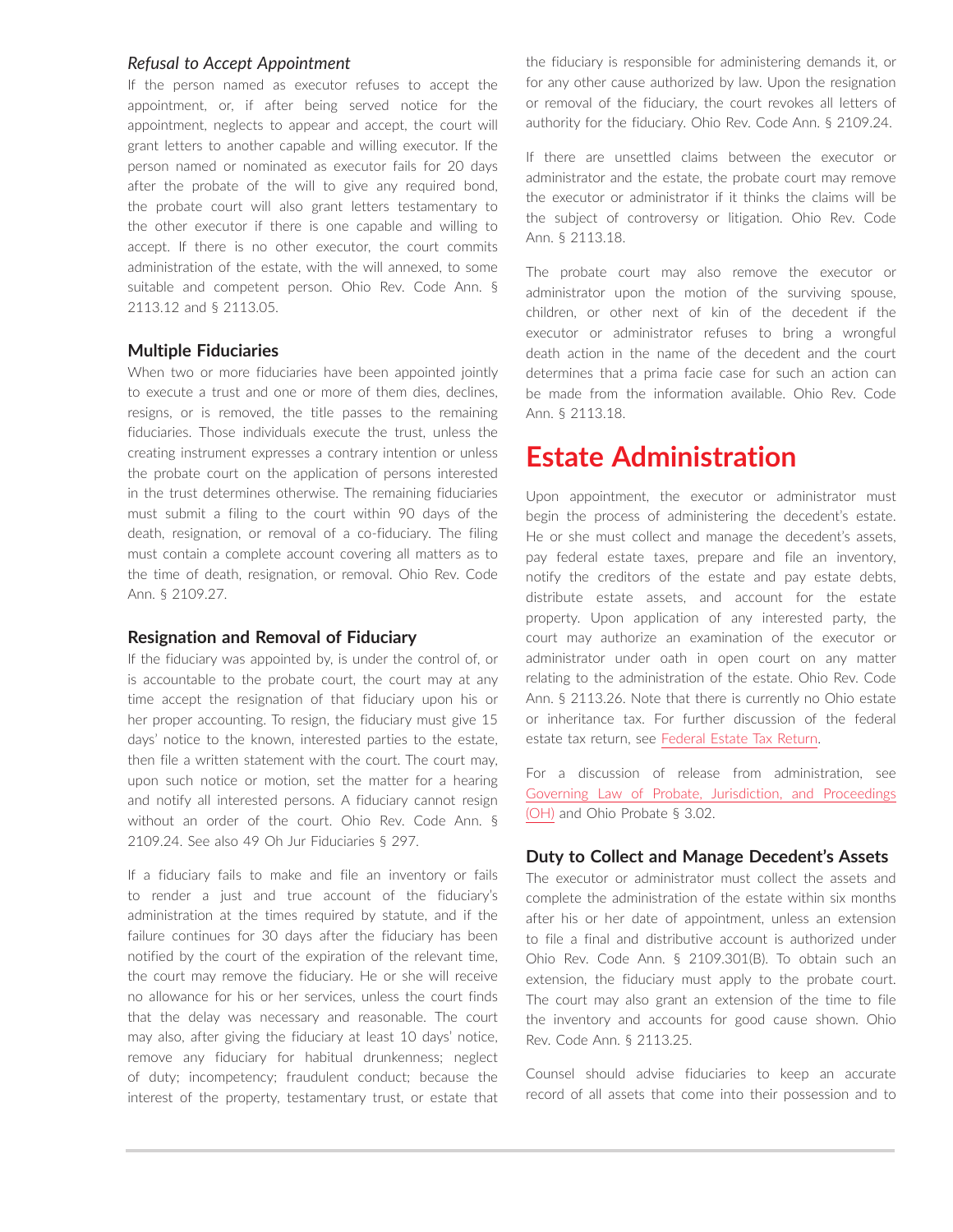make a record of any defects in the quality or condition of those assets upon receipt. Although counsel will primarily assist the fiduciary with administering the estate, counsel should also advise the fiduciary of the need to identify and keep records of nonprobate assets. The decedent's family members may require assistance transferring these assets properly; and all of the decedent's property, both probate and nonprobate, must be taken into account when preparing and filing any required federal tax returns for the estate. Additionally, nonprobate assets are taken into account when calculating fiduciary compensation, and in some counties, attorney's fees as well. For further discussion, see [Federal Estate Tax Return.](https://advance.lexis.com/open/document/lpadocument/?pdmfid=1000522&pddocfullpath=%2Fshared%2Fdocument%2Fanalytical-materials%2Furn%3AcontentItem%3A5VMJ-CC41-F8D9-M4WN-00000-00&pdcontentcomponentid=500754&pdteaserkey=sr0&pditab=allpods&ecomp=qtrg&earg=sr0)

#### *Real Property Management*

In the event that no one in authority has assumed the management and possible rental of the decedent's real property, the executor or administrator, or an heir or devisee may apply to the probate court for an order giving the executor or administrator such management duties. Ohio Rev. Code Ann. § 2113.311.

In the course of performing such management duties, the executor or administrator is authorized to:

- Collect rents
- From the rents collected:
	- o Pay all taxes and assessments due on the real property, and all usual operating expenses in connection with its management
	- o Make repairs when necessary to preserve the real property from waste, provided that an order of the court shall first be obtained if the cost of repairs exceeds one hundred dollars
	- o Insure buildings against loss by fire or other casualty and against public liability
- Advance money upon an order first obtained from the court for the repairs, taxes, insurance, and all usual operating expenses that are a charge on the real property
- Rent the property on a month-to-month basis, or upon an order first obtained from the court, for a period not to exceed one year –and–
- Prosecute actions for forcible entry and detainer of the real property

#### Ohio Rev. Code Ann. § 2113.311(E).

Heirs and devisees are entitled to be paid their share of the net rents by the executor or administrator at intervals to take place at least annually. Ohio Rev. Code Ann. § 2113.311(F). For an in-depth discussion of a decedent's interest in real property, see Ohio Probate Practice and Procedure § 16.01.

#### *Digital Assets*

In 2017, Ohio enacted the Revised Uniform Fiduciary Access to Digital Assets Act (RUFADAA). See Ohio Rev. Code Ann. § 2137.01 et seq. RUFADAA is a uniform law that has been adopted by nearly every state. Under RUFADAA, a decedent may designate a person to receive some or all of his or her digital assets after death and such a designation will take precedence over the terms of a will or other document. Ohio Rev. Code Ann. § 2137.03. RUFADAA establishes procedures and requirements for a fiduciary to gain access to the decedent's digital assets. Ohio Rev. Code Ann. § 2137.05. In addition, a court may order disclosure of the contents of electronic communications. Ohio Rev. Code Ann. § 2137.06.

Application of RUFADAA is subject to any applicable termsof-service agreement and/or federal law. Ohio Rev. Code Ann. § 2137.04. Practitioners should be aware that various federal laws cover the protection of digital assets, including the Electronic Communications Privacy Act, the Computer Fraud and Abuse Act, the Copyright Act, and the Stored Communications Act. The fiduciary should exercise caution and follow all proper procedures to access the decedent's digital assets. This will help avoid liability under federal law, some of which imposes criminal penalties.

With the rapid increase of digital assets and communications, it is best practice for individuals to advise their fiduciaries on how to handle their digital assets after their death. Without such direction, the fiduciary will likely experience difficulty gaining access to a decedent's digital assets or may not even know of their existence.

# **Payment of Taxes**

Ohio does not currently impose a death, inheritance, or estate tax. However, the fiduciary of the estate must address the estate's federal estate tax liability. If deemed necessary, the fiduciary can apply for and obtain an estate identification number (EIN) as soon as he or she has been granted the authority to act on behalf of the estate. Third parties paying the estate will require an EIN as a decedent's assets can no longer be reported under his or her social security number. The fiduciary must notify the Internal Revenue Service that he or she is acting in a fiduciary capacity. See I.R.C. § 6903(a). An EIN will also be necessary to open an estate bank account that can be used to gather assets and to pay the debts and costs of administration.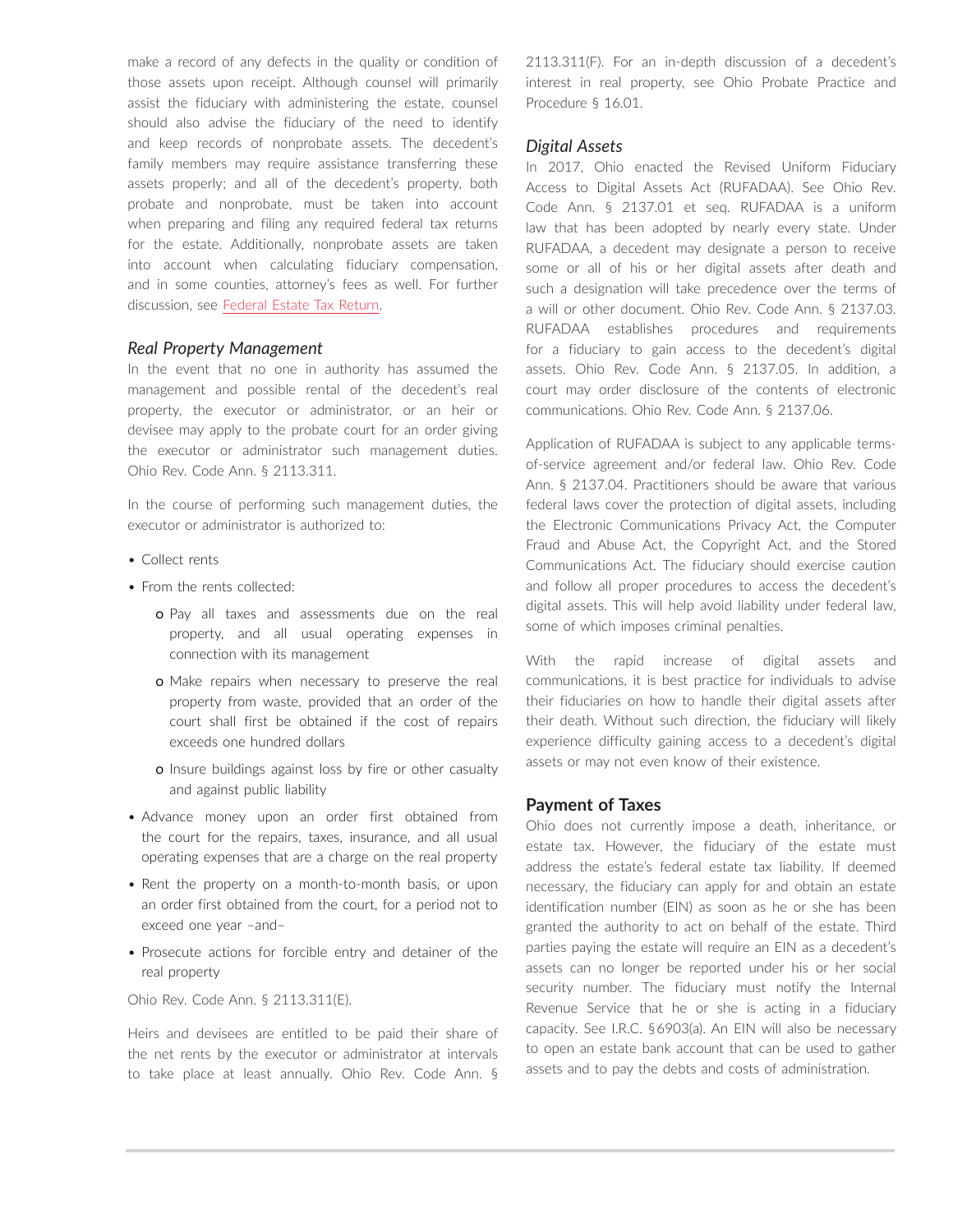For further discussion of the federal estate tax return, see [Federal Estate Tax Return](https://advance.lexis.com/open/document/lpadocument/?pdmfid=1000522&pddocfullpath=%2Fshared%2Fdocument%2Fanalytical-materials%2Furn%3AcontentItem%3A5VMJ-CC41-F8D9-M4WN-00000-00&pdcontentcomponentid=500754&pdteaserkey=sr0&pditab=allpods&ecomp=qtrg&earg=sr0) and [Federal Estate Tax](https://advance.lexis.com/open/document/lpadocument/?pdmfid=1000522&pddocfullpath=%2Fshared%2Fdocument%2Fanalytical-materials%2Furn%3AcontentItem%3A5TBR-6PP1-JBM1-M33G-00000-00&pdcontentcomponentid=500754&pdteaserkey=sr0&pditab=allpods&ecomp=qtrg&earg=sr0) [Computation and Applicable Credit Amount.](https://advance.lexis.com/open/document/lpadocument/?pdmfid=1000522&pddocfullpath=%2Fshared%2Fdocument%2Fanalytical-materials%2Furn%3AcontentItem%3A5TBR-6PP1-JBM1-M33G-00000-00&pdcontentcomponentid=500754&pdteaserkey=sr0&pditab=allpods&ecomp=qtrg&earg=sr0)

#### **Preparing and Filing the Inventory**

Within three months of his or her appointment, a fiduciary must file a full inventory. It must detail the entrusted real and personal property, including its value as of the decedent's date of death. The inventory must also include the value of any yearly rent of the real property. Property that does not have a readily ascertainable value will need to be appraised. Exceptions to the inventory may be filed within six months of the return of the inventory by any person with an interest in the entrusted property. Ohio Rev. Code Ann. § 2109.58.

Unless the probate court grants an extension of time for good cause shown, an executor or administrator must file with the court an inventory of the following, with all values set forth as of the date of death of the decedent:

- The decedent's interest in real property located in Ohio –and–
- The tangible and intangible personal property of the decedent that is to be administered and that has come to the executor's or administrator's possession or knowledge

Ohio Rev. Code Ann. § 2115.02.

At least five days before filing the inventory, the executor or administrator must serve written notice upon the surviving spouse. Ohio Rev. Code Ann. § 2115.04. If the executor or administrator refuses to file an inventory and continues to refuse after a court order, the probate court may remove them. Ohio Rev. Code Ann. § 2115.03.

The executor or administrator must file the following statements as part of the inventory:

- A particular statement of all securities for the payment of money that belong to the deceased and are known to the executor or administrator, specifying the name of the debtor in each security, the date, the sum originally payable, the endorsements on the securities with their dates, the serial numbers or other identifying data as to each security, and the sum that, in the judgment of the appraisers, can be collected on each claim
- A statement of all debts and accounts belonging to the deceased that are known to the executor or administrator and specify the name of the debtor, the date, the balance or thing due, and the value or sum that can be collected on the debt, in the judgment of the appraisers –and–
- An account of all monies that belong to the deceased and have come into the possession or under the control

of the executor or administrator (If none has come into the possession or under the control of the executor or administrator, the fact must be stated in the inventory.)

Ohio Rev. Code Ann. § 2115.09.

Once completed, the appraisers must sign and certify the inventory. Ohio Rev. Code Ann. § 2115.15. Upon the filing of the inventory, the court sets a date for a hearing on the inventory no later than one month after filing. Ohio Rev. Code Ann. § 2115.16. Notice of the hearing may then be served upon any persons interested in the estate. Continuance of the hearing is available for good cause shown. Ohio Rev. Code Ann. § 2115.16.

For further discussion of gathering assets and filing the inventory, see Ohio Probate § 8.04.

# **Managing Creditors and Paying Debts**

Upon his or her death, a decedent's debts become the debts of his or her estate. Creditors' rights to receive payment of debts from the estate supersede the rights of beneficiaries under the will. McDonald v. McDonald, 5 Ohio Op. 132 (Ct. Com. Pl. 1936).

Every executor or administrator must proceed with diligence to pay the debts of the decedent in the following order:

- 1. Costs and expenses of administration
- 2. Funeral, burial, and cemetery expenses not exceeding \$4,000
- 3. The allowance for support made to the surviving spouse, minor children, or both under Ohio Rev. Code Ann. § 2106.13
- 4. Debts entitled to a preference under the laws of the United States
- 5. Expenses of the last sickness of the decedent
- 6. If the total bill of a funeral director for funeral expenses exceeds \$4,000, then, in addition to the amount described in (2) above, an amount not exceeding \$2,000 for funeral expenses that are included in the bill and that exceed \$4,000
- 7. Expenses of the decedent's last continuous stay in a nursing home, residential facility, or hospital long-term care unit
- 8. Personal property taxes, claims made under the Medicaid estate recovery program, and obligations for which the decedent was personally liable to the state or any of its subdivisions
- 9. Debts for manual labor performed for the decedent within 12 months preceding the decedent's death, not exceeding \$300 to any one person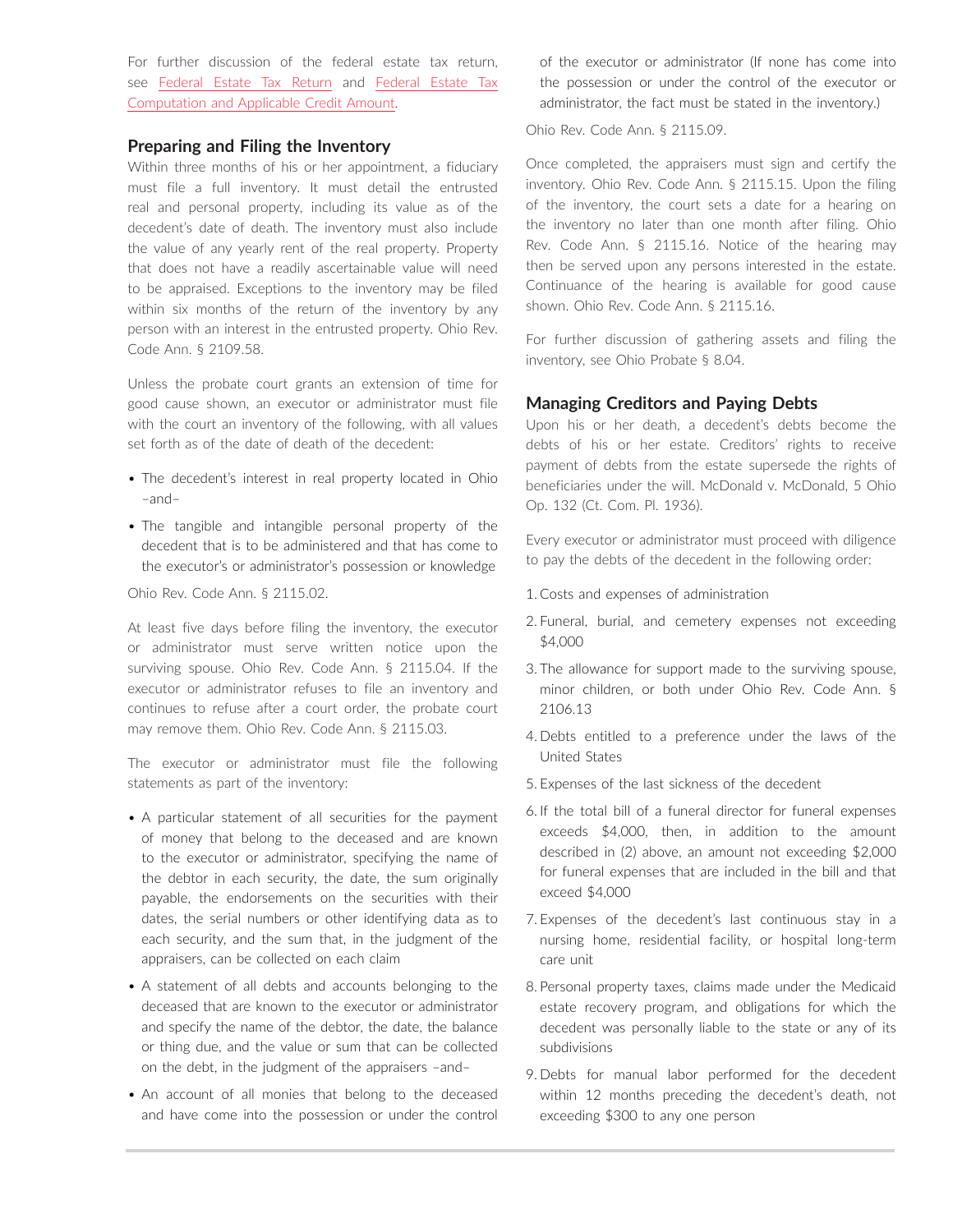10. Other debts for which claims have been presented and finally allowed

Ohio Rev. Code Ann. § 2117.25.

Creditors having claims against the estate have six months after the death of the decedent to present their claims in writing to the executor or administrator if the final account has not yet been filed, or to the distributees of the estate who may share in the liability for payment if the final account has been filed. Ohio Rev. Code Ann. § 2117.06. If a creditor fails to present its claim within the six-month period, such claim is forever barred. Ohio Rev. Code Ann. § 2117.06(C).

Alternatively, the fiduciary may shorten the six-month claim period to thirty days. He or she accelerates the bar against creditor claims by giving written notice to a potential claimant that:

- Identifies the decedent by name
- States the date of the death of the decedent
- Identifies the executor or administrator by name and mailing address –and–
- Informs the potential claimant that any claims the claimant may have against the estate are required to be presented to the executor or administrator in a writing within the earlier of 30 days after receipt of the notice by the potential claimant, or 6 months after the date of the death of the decedent

Ohio Rev. Code Ann. § 2117.07.

It is best practice for the fiduciary to settle all estate debts prior to distribution. If distribution to beneficiaries and heirs occurs without notice of an existing debt, then that creditor may compel the beneficiaries and heirs to contribute toward the payment of the debt. See Ohio Rev. Code Ann. § 2117.06. This can be problematic for estates where the distributed amount is relatively small, and the recipients are likely to have already spent the assets received.

Note that if a fiduciary fails to pay a creditor, whether by refusal or neglect, such creditor may file a petition in the probate court against the fiduciary for payment of the debt. Ohio Rev. Code Ann. § 2109.59. It is because of this potential personal liability that the best practice is to avoid making distributions before settling all debts.

# **Sale of Estate Property**

A will or devise may authorize an executor, administrator, or testamentary trustee to sell any class of the decedent's personal property or real property. If the authority to sell estate property exists, the probate court does not require an order for such fiduciary to proceed with the sale. Furthermore, the power to sell authorizes a sale for any purpose considered by the fiduciary to be in the best interest of the estate, unless there is an express limitation stating otherwise in the will or devise. Ohio Rev. Code Ann. § 2113.39. If the will or devise is silent as to sale, the executor or administrator must apply to the court for permission to sell the real or personal property.

# **Distributing the Estate, Filing Final Account, Discharge**

The executor or administrator has the duty to distribute the estate. He or she will gather the assets, pay expenses and debts, and distribute the remainder of the decedent's assets. Failure to distribute could result in personal liability to the executor or the administrator. Ohio Rev. Code Ann. § 2109.59. The court may order distribution and the fiduciary must comply and account to the court for the distribution. Ohio Rev. Code Ann. § 2109.36. For further discussion of distribution, see 33 Oh Jur Decedents' Estates §§ 1385 through 1388.

The court or an interested person may—by motion for good cause—compel the executor or administrator to render an account at any time. The executor or administrator must render a final account within 30 days after completing administration of the estate, or within any period of time as the court may order. Ohio Rev. Code Ann. § 2109.301(A). It is common practice for courts to require filings of annual accounts.

An account must include an itemized statement of all receipts of the administrator or executor during the accounting period and of all disbursements and distributions made by the executor or administrator during the same period. In addition, the account must include an itemized statement of all funds, assets, and investments of the estate known to or in the possession of the administrator or executor at the end of the accounting period. The account must show any changes in investments since the last previous account. Ohio Rev. Code Ann. § 2109.301(A).

When an administrator or executor is authorized by law or by the instrument governing distribution to distribute the assets of the estate, in whole or in part, the administrator or executor may do so and include a report of the distribution in the administrator's or executor's succeeding account. Ohio Rev. Code Ann. § 2109.301(A).

The executor or administrator must render a final and distributive account of his or her administration of the estate within six months after appointment. This time period is extended if: